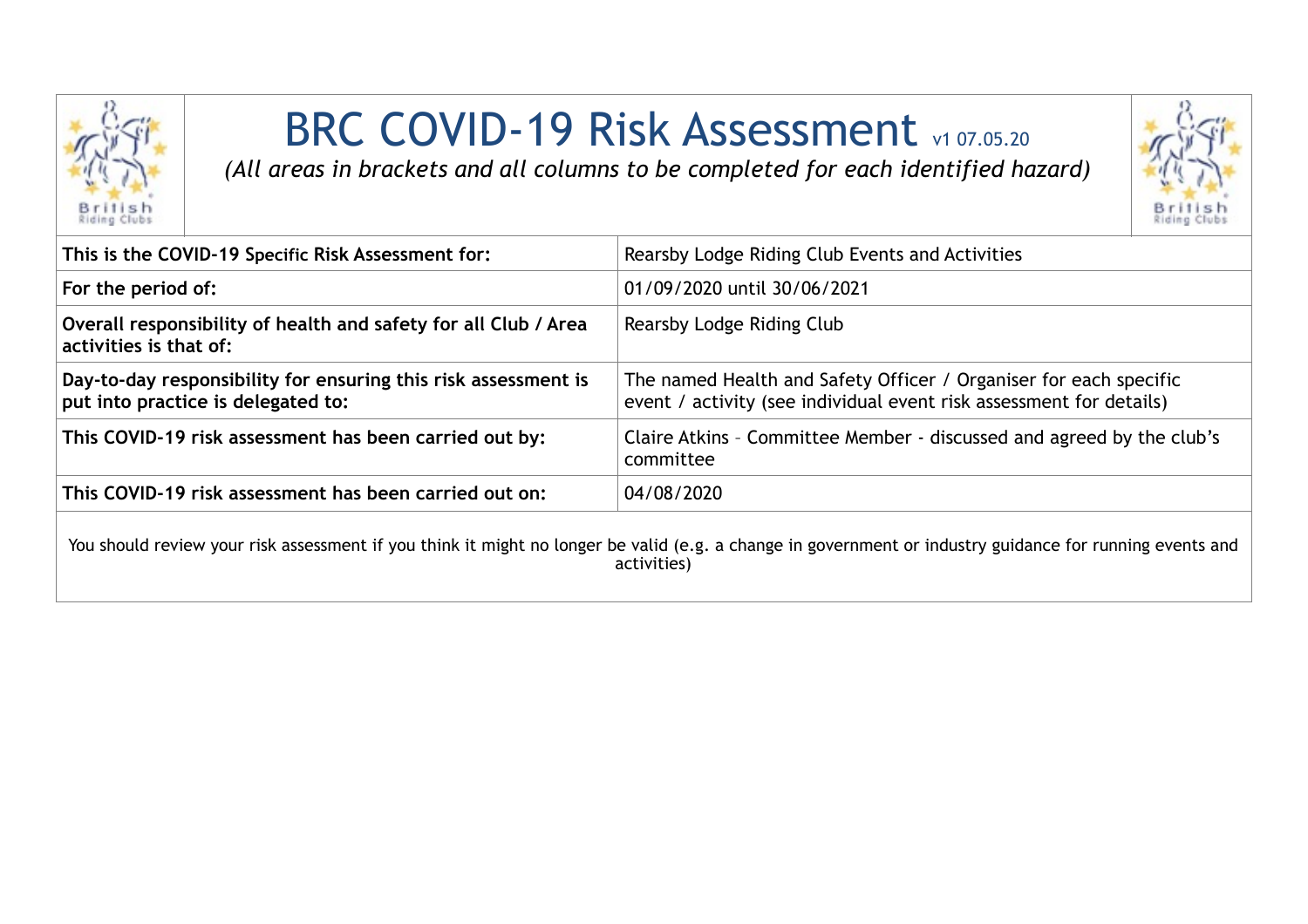| What are the<br>hazards?                                                                                             | Who might be<br>harmed?                               | How might they<br>be harmed?                                                   | What are you already doing?                                                                                                                                                                                                                                                                                                                                                                                                                                                                                                                                                                                                                                                                                                                                                                                                                                                                          |       | Do you need to do<br>anything else to<br>manage this risk?                                                                                                                                                                                                                                                                                                                                                                                                                                                                                                                                                                                                                                                                                                      | <b>Action</b><br>by<br>whom?                            | <b>Action</b><br>by<br>when?                                                                                                                                                                                                                                                                                                                                             | Date<br>done |
|----------------------------------------------------------------------------------------------------------------------|-------------------------------------------------------|--------------------------------------------------------------------------------|------------------------------------------------------------------------------------------------------------------------------------------------------------------------------------------------------------------------------------------------------------------------------------------------------------------------------------------------------------------------------------------------------------------------------------------------------------------------------------------------------------------------------------------------------------------------------------------------------------------------------------------------------------------------------------------------------------------------------------------------------------------------------------------------------------------------------------------------------------------------------------------------------|-------|-----------------------------------------------------------------------------------------------------------------------------------------------------------------------------------------------------------------------------------------------------------------------------------------------------------------------------------------------------------------------------------------------------------------------------------------------------------------------------------------------------------------------------------------------------------------------------------------------------------------------------------------------------------------------------------------------------------------------------------------------------------------|---------------------------------------------------------|--------------------------------------------------------------------------------------------------------------------------------------------------------------------------------------------------------------------------------------------------------------------------------------------------------------------------------------------------------------------------|--------------|
| <b>THIS RA</b><br><b>APPLIES TO</b><br><b>RLRC</b><br><b>DRESSAGE</b><br><b>SHOWS</b><br>Number of<br>people on site | Judge/writer/<br>Stewards/<br>Competitors/<br>helpers | By the spread of<br>COVID-19 through<br>airborne or<br>droplet<br>transmission | Competitors must not arrive<br>more than 60 minutes before<br>start time and be expected<br>to leave within 30 mins of<br>finishing time<br>Parking distance to others<br>5-10 meters apart.<br>Competitor start times will<br>be extended to 10 minutes<br>apart with only 5<br>competitors allowed in the<br>warm up area at a time.<br>Scores and rosettes will be<br>posted out after the<br>competition.<br>No toilet facilities will be<br>provided for competitors or<br>grooms.<br>Competitors/ Stewards/<br>Judges/Writers/helpers will<br>apply social distancing on<br>and off horses in line with<br>the current government<br>guidance at all times<br>Access to the arena via gate<br>will only be touched by the<br>steward & will have washed<br>hands and applied gloves -<br>prior to this activity regular<br>cleaning but as a minimum<br>prior to commencement and<br>finishing | home. | All competitors travel where<br>possible solo - if a driver or<br>groom is required - this must be<br>a household member (if<br>possible, but members of no<br>more than two households can<br>travel together) and remain in<br>the vehicle as much as possible<br>(note they can assist with<br>supporting the rider to get<br>ready but social distancing will<br>be required if not from the<br>same household) no spectating<br>outside of the vehicle unless<br>required to read for that<br>competitors dressage test-<br>where no adherence to the<br>rules stewards to raise concerns<br>to discuss breach and removal<br>of the person from the venue if<br>they do not comply.<br>All attendees will be expected<br>to take all rubbish and used PPE | Judge/<br>writer/<br>Stewards/<br>competitors<br>/Groom | Communi<br>cation-<br>declarati<br>on to be<br>placed<br>on<br>advertise<br>d show<br>and<br>disclaime<br>r that<br>they<br>have<br>read the<br>COVID <sub>19</sub><br><b>Risk</b><br>assessme<br>nt and by<br>booking<br>means<br>that they<br>have<br>read and<br>accepted<br>the<br>guidance<br>/ and<br>comply<br>with the<br>current<br>governm<br>ent<br>guideline |              |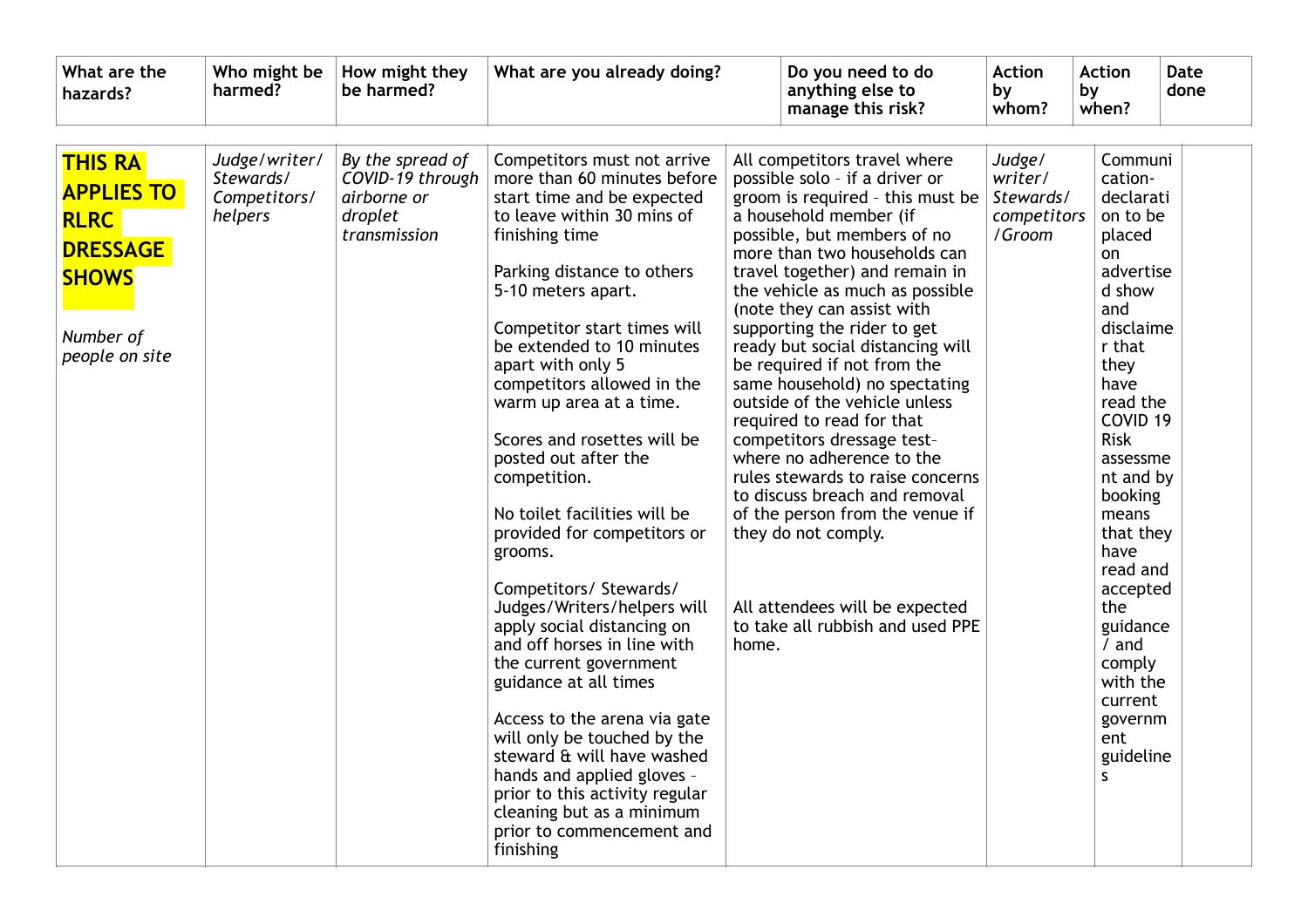|                       | Riders,<br>Helpers,<br><b>Stewards</b> |                                                                   | Poo Picking Competitors will<br>be requested to bring their<br>own equipment and required<br>to take any waste home with<br>and not leave on site<br>The stewards will control the<br>movement of competitors<br>from the designated car<br>parking to the warm up and<br>arena | Limit on the number in the<br>warm up will reduce the<br>number of people at the event<br>at one time. | Stewards/<br>competitors<br>/helpers | Communi<br>cation<br>prior to<br>booking |  |
|-----------------------|----------------------------------------|-------------------------------------------------------------------|---------------------------------------------------------------------------------------------------------------------------------------------------------------------------------------------------------------------------------------------------------------------------------|--------------------------------------------------------------------------------------------------------|--------------------------------------|------------------------------------------|--|
| <b>Communal Areas</b> | Riders<br><b>Helpers</b><br>Volunteers | By the spread of<br>COVID-19 via<br>touching infected<br>surfaces | Provide hand sanitisers in<br>communal areas and display<br>signage to encourage its use<br>as well as frequent hand<br>washing. Use of gloves.                                                                                                                                 | All attendees to comply with<br>the Covid19 requirements of<br>the venues used by the club             | Organiser                            | During<br>the<br>event                   |  |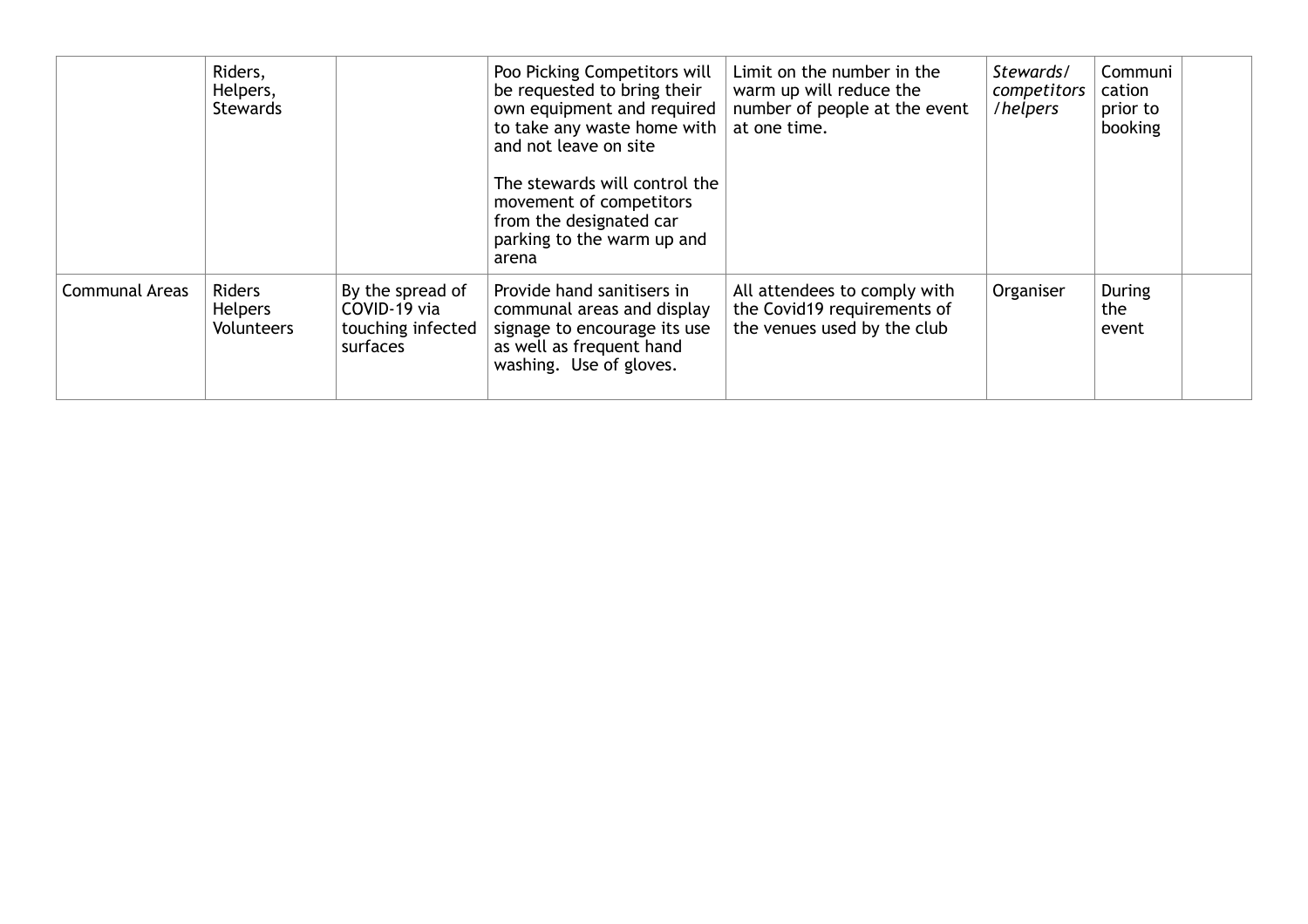| Communal<br>Equipment | <b>Riders</b><br><b>Helpers</b><br><b>Volunteers</b> | By the spread of<br>COVID-19 via<br>touching infected<br>surfaces | Gate to arena- only the<br>steward will be able to let<br>the riders in and out of the<br>arena - the steward will<br>ensure that hands are<br>washed and gloves worn<br>before touching - the gate<br>handle will be cleaned down<br>post use.<br>Mounting equipment -all<br>riders must supply their own<br>equipment to mount by<br>vehicle. Should assistance<br>from an outside party be<br>required-this must from the<br>person travelling with the<br>rider (this person must<br>remain in the vehicle whilst<br>competition commences and<br>keep to social distance rules)<br>Poo Picking Facilities in the<br>arena - only the steward will<br>be able to use - prior to this<br>they will wash hands and<br>wear gloves at all times<br>when touching the<br>equipment<br>Competitors will be<br>expected to bring all<br>equipment and not rely on<br>venue facilities<br>Score Sheets - The score<br>sheets will be placed in a<br>box before the show and the<br>box will be sanitised and left<br>on a table for the writer to<br>pick up. At the end of the<br>session of judging the writer<br>will leave the box for the | Steward by washing hands -<br>using hand sanitiser prior to<br>wearing gloves will protect and<br>prevent the spread and<br>minimise risk of contamination<br>- supply of gloves and sanitiser<br>where required to steward/<br>competitor by the club.<br>Minimising the use of communal<br>equipment<br>Everyone is expected to wash<br>hands regularly and /or use<br>hand sanitisers prior and post<br>competition<br>Competitors are expected not<br>to share equipment unless from<br>the same household<br>Poo Picking Facilities if used<br>must be wiped down with<br>effective cleaning materials. | Judge/<br>writer/<br>Stewards/<br>competitors<br>/Groom | Communi<br>cation<br>prior to<br>commenc<br>ement of<br>booking<br>date and<br>confirma<br>tion of<br>the<br>stewards |  |
|-----------------------|------------------------------------------------------|-------------------------------------------------------------------|---------------------------------------------------------------------------------------------------------------------------------------------------------------------------------------------------------------------------------------------------------------------------------------------------------------------------------------------------------------------------------------------------------------------------------------------------------------------------------------------------------------------------------------------------------------------------------------------------------------------------------------------------------------------------------------------------------------------------------------------------------------------------------------------------------------------------------------------------------------------------------------------------------------------------------------------------------------------------------------------------------------------------------------------------------------------------------------------------------------------------------------------|--------------------------------------------------------------------------------------------------------------------------------------------------------------------------------------------------------------------------------------------------------------------------------------------------------------------------------------------------------------------------------------------------------------------------------------------------------------------------------------------------------------------------------------------------------------------------------------------------------------|---------------------------------------------------------|-----------------------------------------------------------------------------------------------------------------------|--|
|-----------------------|------------------------------------------------------|-------------------------------------------------------------------|---------------------------------------------------------------------------------------------------------------------------------------------------------------------------------------------------------------------------------------------------------------------------------------------------------------------------------------------------------------------------------------------------------------------------------------------------------------------------------------------------------------------------------------------------------------------------------------------------------------------------------------------------------------------------------------------------------------------------------------------------------------------------------------------------------------------------------------------------------------------------------------------------------------------------------------------------------------------------------------------------------------------------------------------------------------------------------------------------------------------------------------------|--------------------------------------------------------------------------------------------------------------------------------------------------------------------------------------------------------------------------------------------------------------------------------------------------------------------------------------------------------------------------------------------------------------------------------------------------------------------------------------------------------------------------------------------------------------------------------------------------------------|---------------------------------------------------------|-----------------------------------------------------------------------------------------------------------------------|--|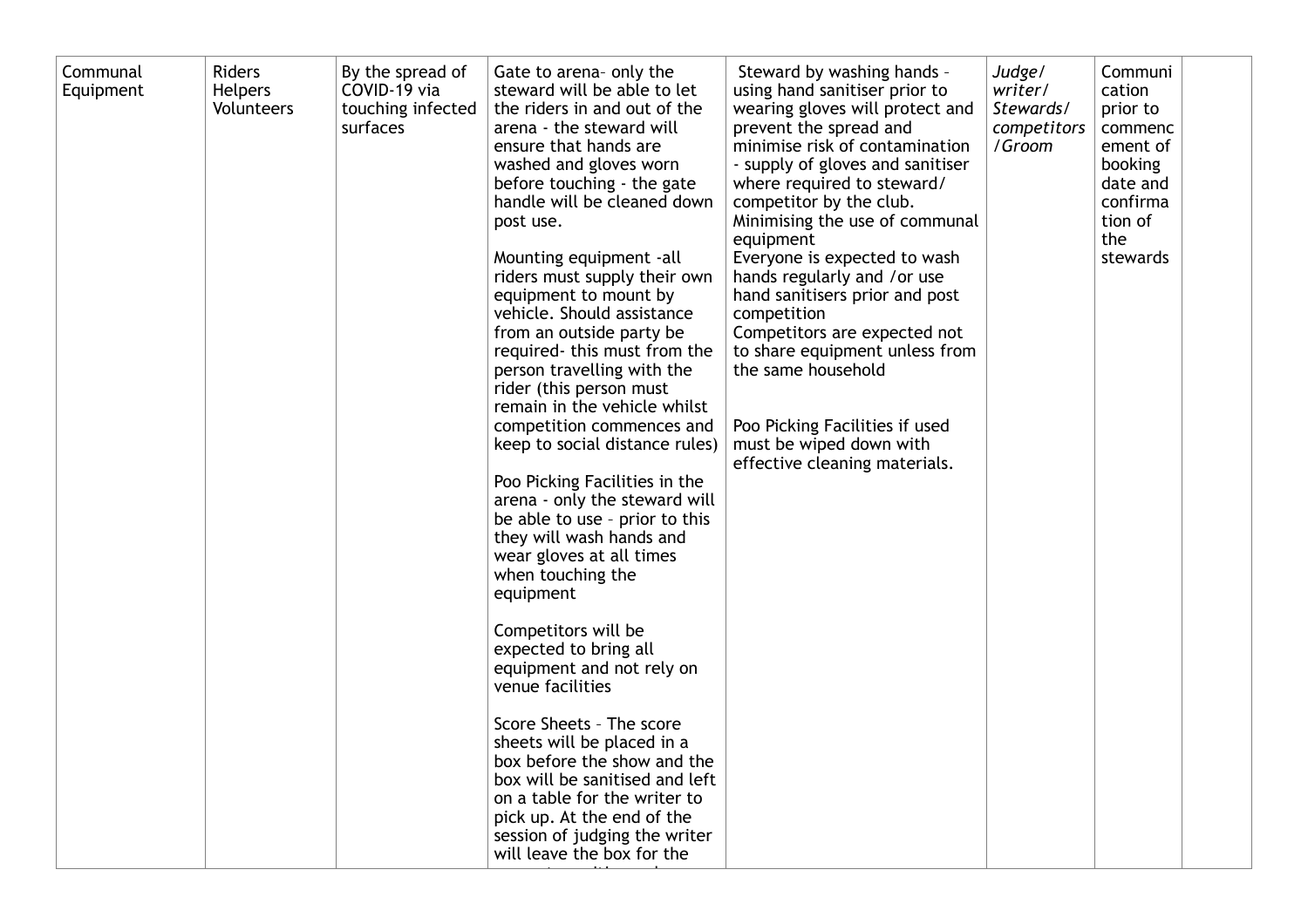| Vulnerable<br>Groups              | Riders<br><b>Trainers</b><br><b>Helpers</b><br>Volunteers | By the increased<br>health risk if<br>infected                                       | Those in vulnerably groups<br>may wish to take additional<br>precautions, such as face<br>masks. If used when riding<br>not to be attached to the<br>riding hat |                                                                                                                                                                                                                                                                                                                                                                                                     | Organiser           | <b>Before</b><br>and<br>during<br>the<br>event |
|-----------------------------------|-----------------------------------------------------------|--------------------------------------------------------------------------------------|-----------------------------------------------------------------------------------------------------------------------------------------------------------------|-----------------------------------------------------------------------------------------------------------------------------------------------------------------------------------------------------------------------------------------------------------------------------------------------------------------------------------------------------------------------------------------------------|---------------------|------------------------------------------------|
| Infected person<br>attending      | <b>Riders</b><br><b>Helpers</b><br>Volunteers             | By the increased<br>risk of<br>transmission                                          |                                                                                                                                                                 | Anyone with a temperature or<br>any other symptoms should stay<br>at home. All attendees to check<br>their temperature before<br>leaving home<br>Anyone, who has been in<br>contact with anyone that is<br>displaying any symptoms should<br>stay at home<br>All attendees to let the club<br>chair know if they are<br>diagnosed with Covid 19 during<br>a fortnight after attending the<br>event. | Anyone<br>diagnosed |                                                |
| Level of activity                 | Horses<br>Riders                                          | Due to being un-<br>fit or out of<br>practice after<br>lockdown                      | All riders must have recently<br>ridden their horse /pony to<br>minimise injury to rider /<br>horse and be fit enough to<br>participate                         |                                                                                                                                                                                                                                                                                                                                                                                                     | Competitor          | Communi<br>cation on<br>booking                |
| Passport and flu<br>vacc checking | <b>Riders</b><br><b>Helpers</b><br>Volunteers             | Due to a busy<br>area if checked<br>on site - danger<br>of increased<br>transmission | All passports to be checked                                                                                                                                     | electronically in advance                                                                                                                                                                                                                                                                                                                                                                           | Organiser           | $\ln$<br>advance                               |
| Event money and<br>paperwork      | Riders<br>Helpers<br>Volunteers                           | Due to an<br>increased risk of<br>transmission by<br>handling physical<br>items      | Payment for entries to be<br>made either by BACS or<br>through myridinglife.com.<br>Times will be published our<br>website and myridinglife.                    | No Cash entries accepted.                                                                                                                                                                                                                                                                                                                                                                           | Competitors         | Communi<br>cation on<br>booking                |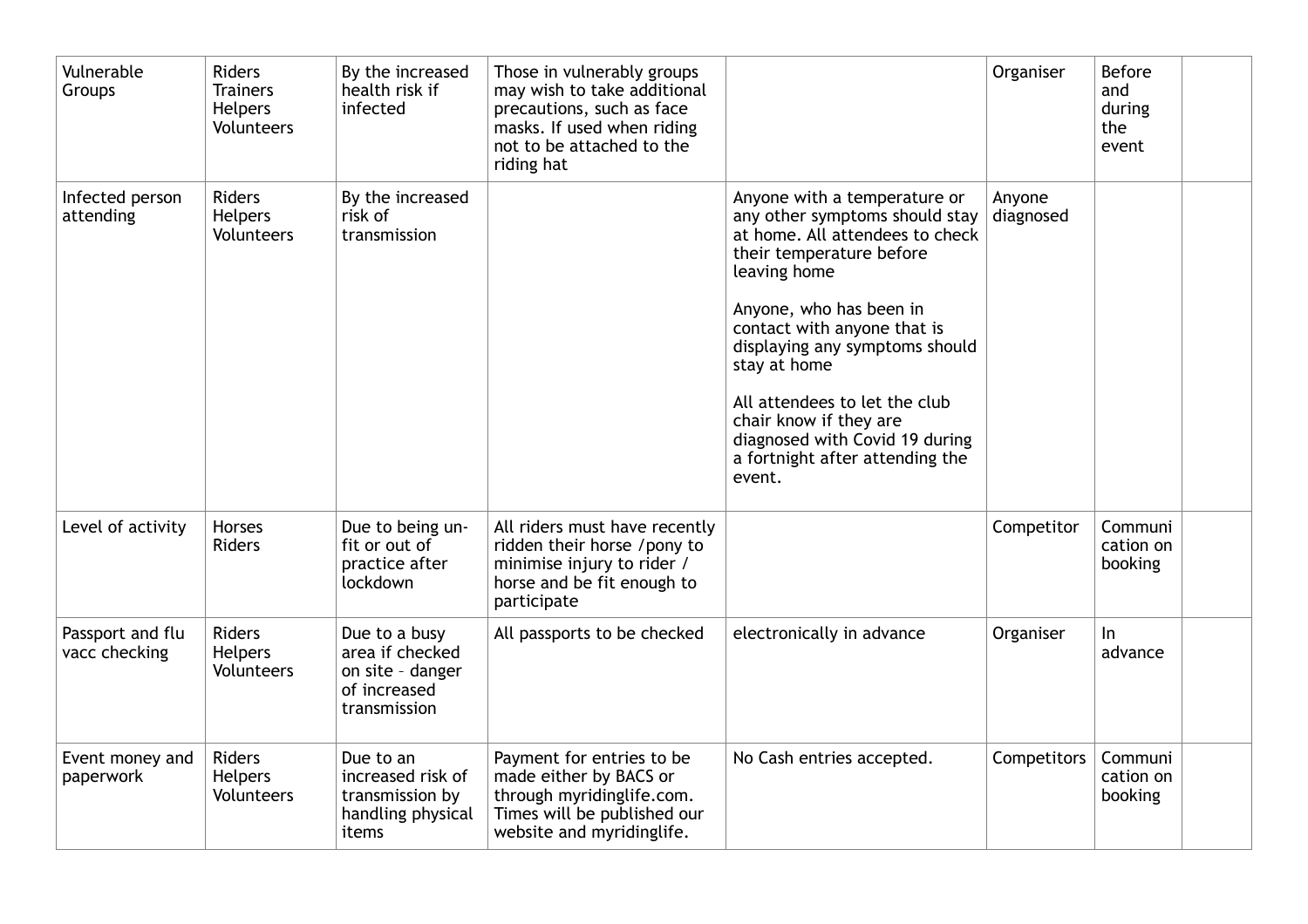| Infection from<br>virus transferred<br>by contact<br>between people<br>in Toilets / Hand<br>wash areas |            | By the spread of<br>COVID-19 via<br>touching infected<br>surfaces                      | Toilet facilities will not be<br>available.                                                                               |                                                                                                                                                                                                                                                                                                                                                                                                              | Judge/<br>writer/<br>Stewards/<br>competitors<br>/Helpers | Communi<br>cation on<br>booking |
|--------------------------------------------------------------------------------------------------------|------------|----------------------------------------------------------------------------------------|---------------------------------------------------------------------------------------------------------------------------|--------------------------------------------------------------------------------------------------------------------------------------------------------------------------------------------------------------------------------------------------------------------------------------------------------------------------------------------------------------------------------------------------------------|-----------------------------------------------------------|---------------------------------|
| Non-Compliance<br>with H&S<br>protocols                                                                |            | By people<br>ignoring or being<br>un-aware the<br>events control<br>measures           |                                                                                                                           | All competitors to be given a<br>copy of this risk assessment<br>with a statement that if they<br>attend, they agree to comply.<br>All non-members will be<br>required to fill out a "Track and<br>Trace form<br>Any non-compliance to be<br>addressed on the day as<br>required<br>Any attendee not complying<br>after a request will be asked to<br>leave<br>BRC will be informed of any<br>non-compliance | Organiser                                                 | ln<br>advance                   |
| Methods of<br>communication                                                                            | Volunteers | By sharing radios<br>etc amongst<br>different people<br>or by face-to-<br>face contact | All radios to be sanitised<br>before collection. No radios<br>to be shared.                                               |                                                                                                                                                                                                                                                                                                                                                                                                              | Organiser                                                 |                                 |
| Busy areas of the<br>site                                                                              |            | Due to increased<br>proximity of<br>people in a<br>smaller area                        | No scoreboard or results to<br>be given at the event to<br>prevent a collection of<br>people looking for their<br>scores. | Start times given to all<br>competitors. No waiting in the<br>collecting ring.                                                                                                                                                                                                                                                                                                                               | Steward                                                   | Communi<br>cation on<br>booking |
| Declarations /<br>secretary's area                                                                     |            | Due to increased<br>proximity of<br>people and<br>transfer of<br>equipment             | Social distancing must be<br>adhered to.                                                                                  | Clear signage about social<br>distancing.                                                                                                                                                                                                                                                                                                                                                                    | Organiser                                                 |                                 |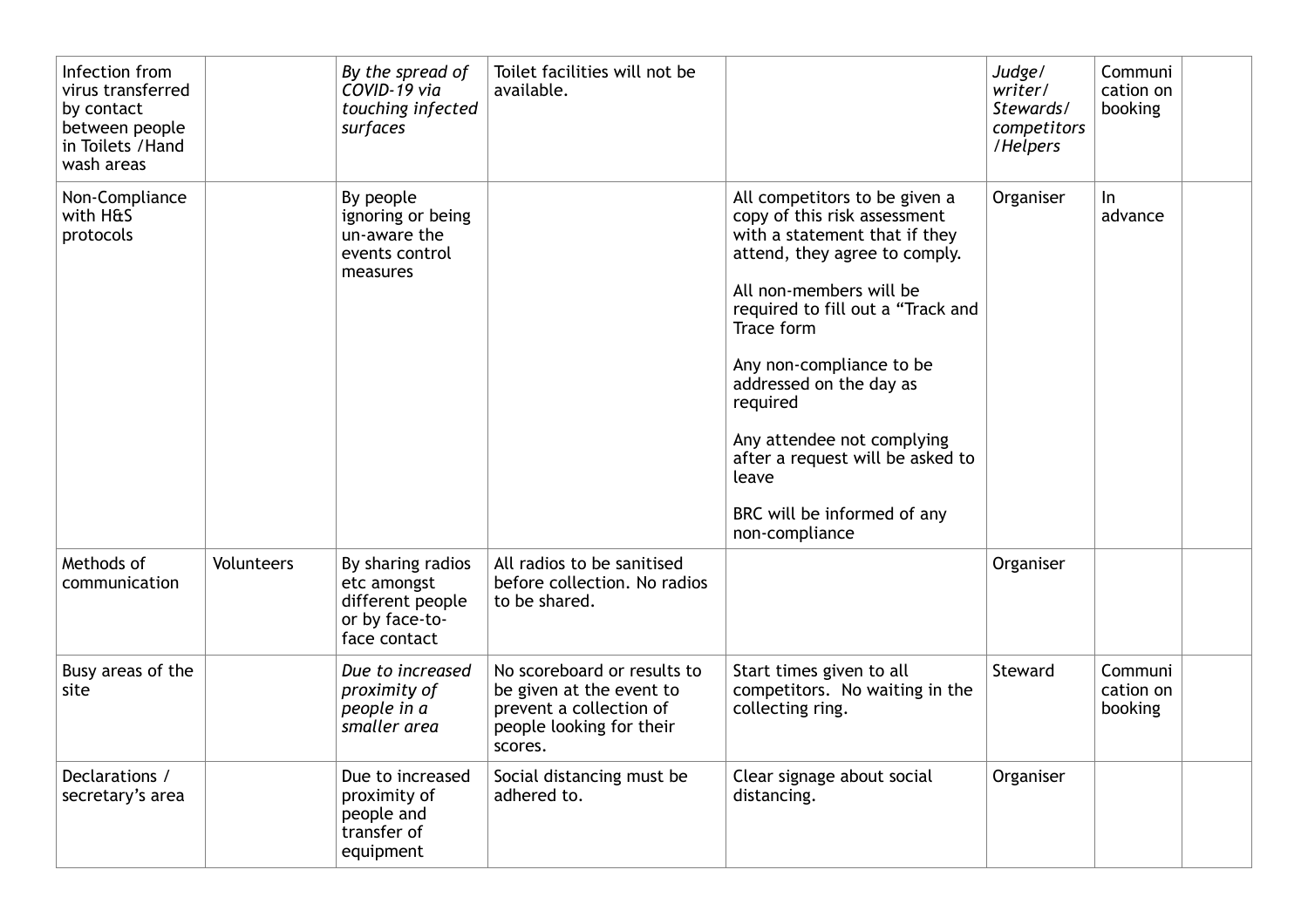| Catering<br>facilities                                      | Due to increased<br>proximity of<br>people using one<br>service           | Catering van will be in<br>attendance. Social<br>distancing must be adhered<br>to.                                                                                                                                                                                                                                                                                                                                                                                                                        | Catering van will be taking own<br>PPE precautions. | Organiser            |  |
|-------------------------------------------------------------|---------------------------------------------------------------------------|-----------------------------------------------------------------------------------------------------------------------------------------------------------------------------------------------------------------------------------------------------------------------------------------------------------------------------------------------------------------------------------------------------------------------------------------------------------------------------------------------------------|-----------------------------------------------------|----------------------|--|
| Scoreboards                                                 | Due to increased<br>proximity of<br>people wanting<br>to see scores       | Not Applicable - will not be<br>used                                                                                                                                                                                                                                                                                                                                                                                                                                                                      | N/A                                                 |                      |  |
| Presentations                                               | Due to increased<br>proximity of<br>people and<br>transfer of<br>rosettes | Not Applicable - will not be<br>used                                                                                                                                                                                                                                                                                                                                                                                                                                                                      | N/A                                                 |                      |  |
| Groups of<br>officials -<br>scorers, control<br>box, judges | Due to close<br>proximity of<br>people in a small<br>area                 | One steward to be allocated<br>to the warm up and dressage<br>arena. Scoring to be done by<br>scorer in own car and will<br>provide own PPE.<br>The venue has a wooden hut<br>at C, which means that<br>social distancing between<br>judge and writer can be<br>applied, if not from the<br>same household.<br>If not from the same<br>household, the judge, the<br>writer and the steward<br>collecting th score sheets<br>will use hand sanitiser and/<br>or gloves when passing on<br>the score sheet. |                                                     | Organiser/<br>Scorer |  |
| <b>Official</b><br>Photographer                             | Due to a small<br>area being used<br>for viewing of<br>pictures           | Not Applicable - will not be<br>available at venue                                                                                                                                                                                                                                                                                                                                                                                                                                                        | N/A                                                 |                      |  |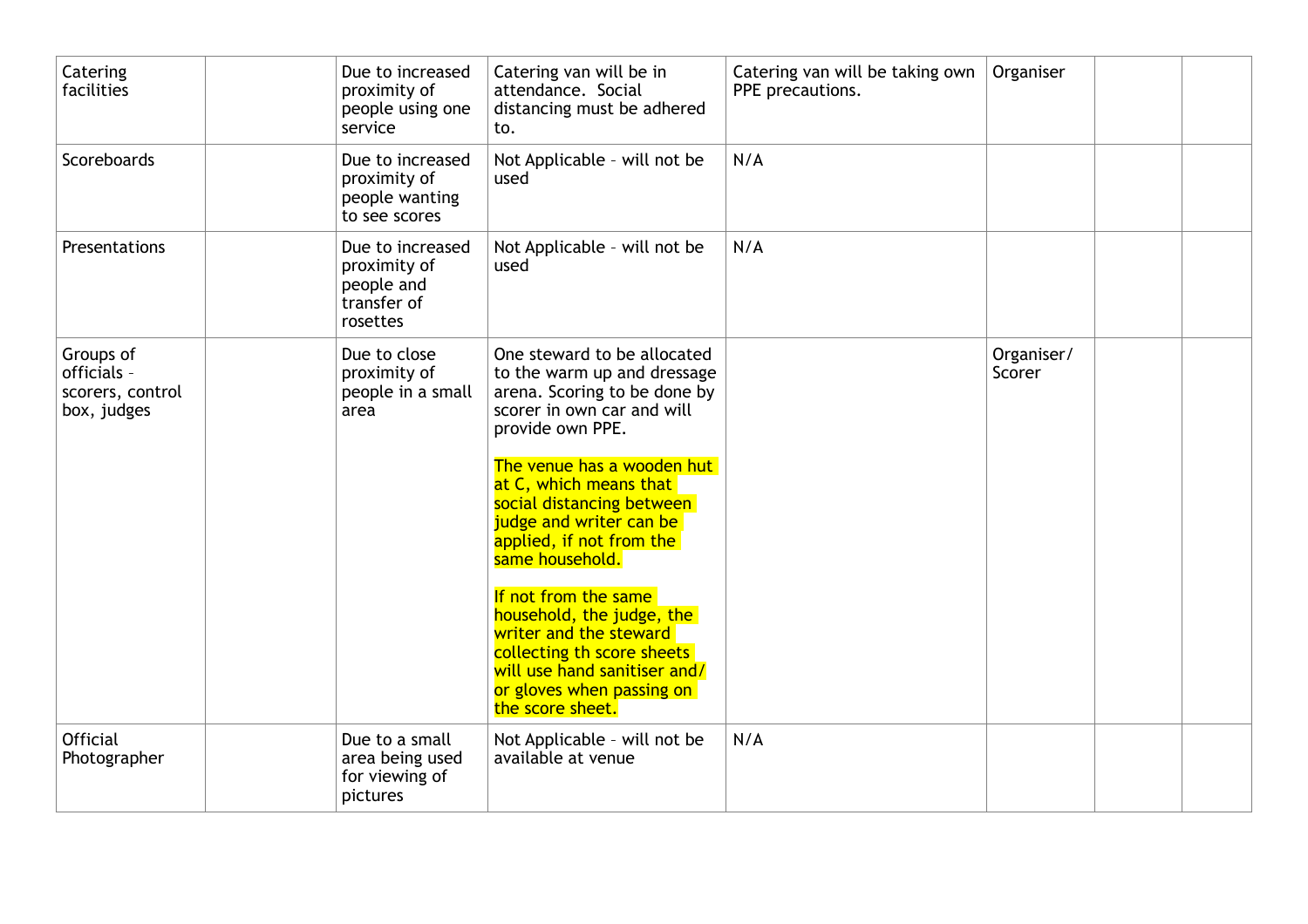| <b>Stables</b>                                     |                                                      | Due to enclosed<br>area with high<br>footfall                                   | Not Applicable - will not be<br>available at venue                                                                                                                                                                                                | N/A                                                                                                                                                                       |                                                           |                                 |  |
|----------------------------------------------------|------------------------------------------------------|---------------------------------------------------------------------------------|---------------------------------------------------------------------------------------------------------------------------------------------------------------------------------------------------------------------------------------------------|---------------------------------------------------------------------------------------------------------------------------------------------------------------------------|-----------------------------------------------------------|---------------------------------|--|
| <b>PPE</b>                                         | Not applicable<br>at event                           | Due to allergies<br>or ineffective PPE                                          | Where issues arise with<br>Faulty PPE / Additional<br>should be carried as backup                                                                                                                                                                 |                                                                                                                                                                           | Judge/<br>writer/<br>Stewards/<br>competitors<br>/helpers | Communi<br>cation on<br>booking |  |
| Chemicals used<br>for disinfecting /<br>sanitising | <b>Riders</b><br><b>Helpers</b><br><b>Volunteers</b> | Due to incorrect<br>use, storage or<br>disposal                                 | Steward/Judge/Competitor<br>will be expected to bring<br>their own PPE                                                                                                                                                                            | The club will supply gloves and<br>hand sanitizer for use by all.<br>Chemicals, handtowels and any<br>other potentially contaminated<br>waste to be disposed of           | Organiser                                                 |                                 |  |
| Event Paperwork                                    |                                                      | Due to contact by<br>multiple people                                            | Score sheets to be placed in<br>a sanitised box for the writer<br>to collect. When judging<br>session is finished the writer<br>will put the sheets back in<br>the box. Scores will be<br>published online and posted<br>to who have left an SAE. |                                                                                                                                                                           | Judge/<br>Writer/<br>Scorer                               |                                 |  |
| Numbers on an<br>arena / warm-up                   |                                                      | Due to increased<br>transmission in an<br>enclosed area                         | Competitors asked to<br>provide their own numbers<br>to be displayed on both sides<br>of the horse on either bridle<br>or saddlecloth.                                                                                                            |                                                                                                                                                                           | Competitors                                               |                                 |  |
| Jump course<br>walks                               | Not applicable<br>at Dressage<br>event               |                                                                                 |                                                                                                                                                                                                                                                   |                                                                                                                                                                           |                                                           |                                 |  |
| Lorry / car park                                   | <b>Riders</b><br><b>Helpers</b><br><b>Volunteers</b> | Increased activity<br>in a defined area,<br>especially when<br>preparing horses |                                                                                                                                                                                                                                                   | Attendees to:<br>• arrive and leave at the<br>allocated time<br>• comply with any instructions<br>by the venue<br>park in allocated spaces<br>• observe social distancing | Organiser<br>Venue                                        | On the<br>day                   |  |